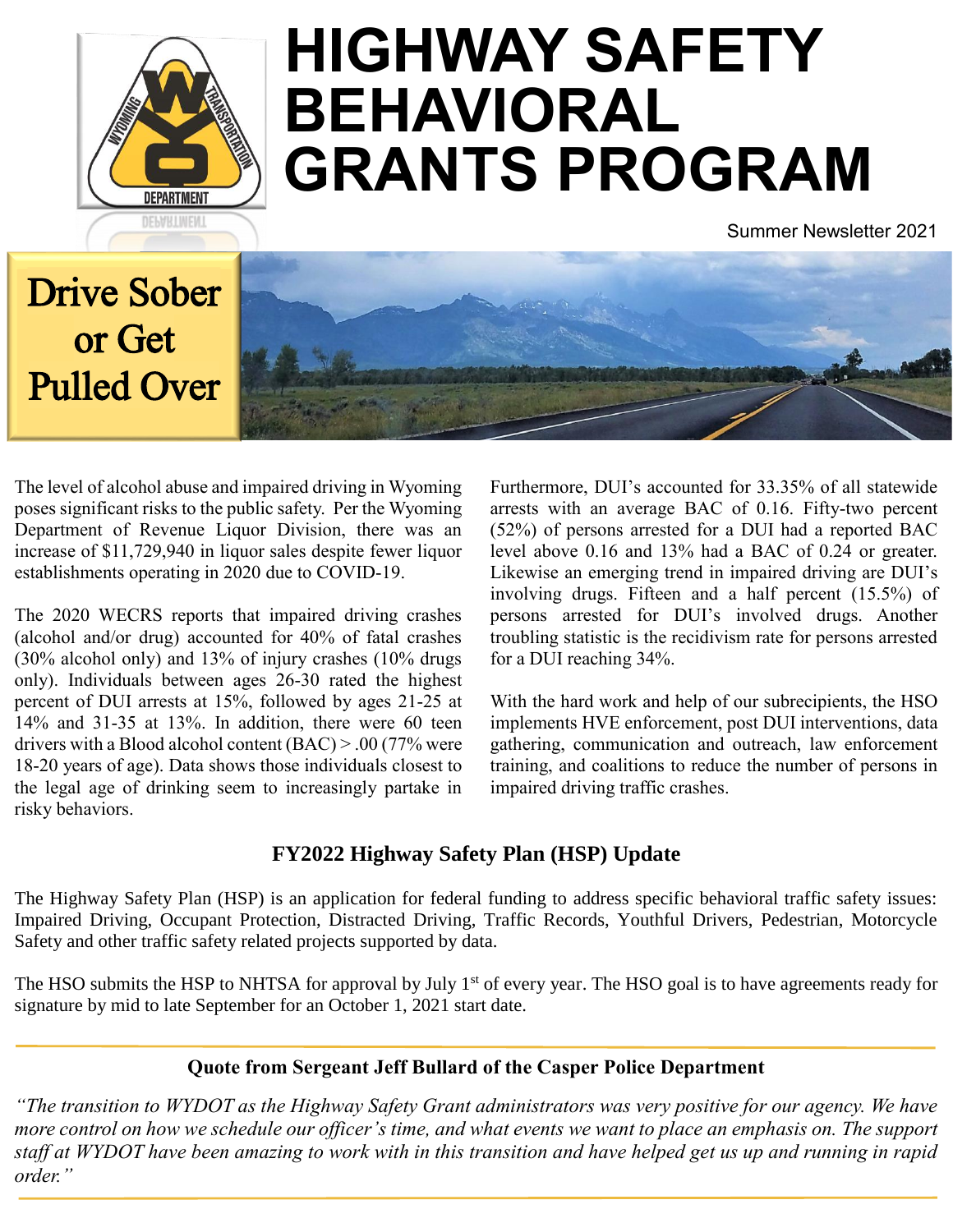## Project Highlight: Law Enforcement Liaison (LEL) Program

Reducing traffic related fatalities, injuries, and crashes in Wyoming is the goal of the LEL Program. The LEL encourages law enforcement to engage the public using education and enforcement of traffic safety laws, especially impaired driving, occupant protection, distracted driving and speed management to change driver behavior. The LEL provides traffic safety enforcement resources through outreach, education and training opportunities offered to all Wyoming law enforcement agencies. He works directly with agencies in the HVE grant program to encourage proactive enforcement, use of earned media and data driven approaches to reduce traffic crashes and fatalities. The LEL works with WYDOT Driver's Services and Records, Data Management, to offer a law enforcement perspective and to provide feedback from agencies on proposed changes.

On issues ranging from ReportBeam to engineering, he is law enforcements point of contact for WYDOT. The LEL visits law enforcement agencies around the state offering free, POST certified traffic safety training and recruiting agencies for the HVE grants. In April Pete facilitated the POST certified "DWI Cannabis -Understanding the Highway High" training in Evanston, hosted by the Uinta County Sheriff's Office. This same course will be hosted June 29th and 30th at the Casper Police Department. He is also busy at his former agency assisting with the implementation of Data-Driven Approaches to Crime and Traffic Safety (DDACTS) using the resources of the HVE grants and the International Association of Directors of Law Enforcement Standards and Training (IADLEST).

The LEL will be promoting Below 100, Traffic Incident Management (TIM) and other traffic safety related training this summer as part of the LEL partnership with the Wyoming Highway Patrol. He works directly with the WHP to provide local training to law enforcement and first responders at no cost. If your agency is interested and local training at no cost and catered to your scheduling demands, please contact Pete directly.

#### **LEL's Upcoming Events:**

- **DWI Cannabis - Understanding the Highway High,** Casper, June 29-30
- $\triangleright$  He will be traveling the state the month of June promoting the HSO HVE grants and recruiting new agencies.
- He is currently promoting Below 100 and Traffic Incident Management Classes statewide in cooperation with the WHP.
- **July 4th - Impaired Driving & Drug Impaired driving,** "Buzzed Driving Is Drunk Driving, Drive Sober or Get Pulled Over, Ride Sober or Get Pulled Over, If You Feel Different, You Drive Different."
- **August 18 – September 6- Impaired Driving & Drug Impaired National Enforcement Campaign,** "Drive Sober or Get Pulled Over, Ride Sober or Get Pulled Over, If You Feel Different, You Drive Different, Drive High – Get a DUI."
- **Fremont County DUI Task Force** Labor Day Weekend 2021.
- **Casper Police Department October 18<sup>th</sup>-** DDACTS 2.0: National Agency Strategic Planning Session.



Abrams is the Law Enforcement Liaison (LEL) for the Highway Safety Office (HSO) and joined the team in 2014. He began his law enforcement career at the Natrona County Sheriff's Office in 1989, joined the Casper Police Department in 1994, and retired in 2014 as the supervisor of the Traffic Enforcement and Special Events Unit in 2014. Pete provides traffic safety enforcement outreach and support to all Wyoming law enforcement agencies. He works directly with agencies in the HVE grant program to encourage proactive enforcement, use of earned media and data driven approaches to reducing traffic crashes and fatalities.

Contact Info: dpabrams@bresnan.net, 307-277-5696.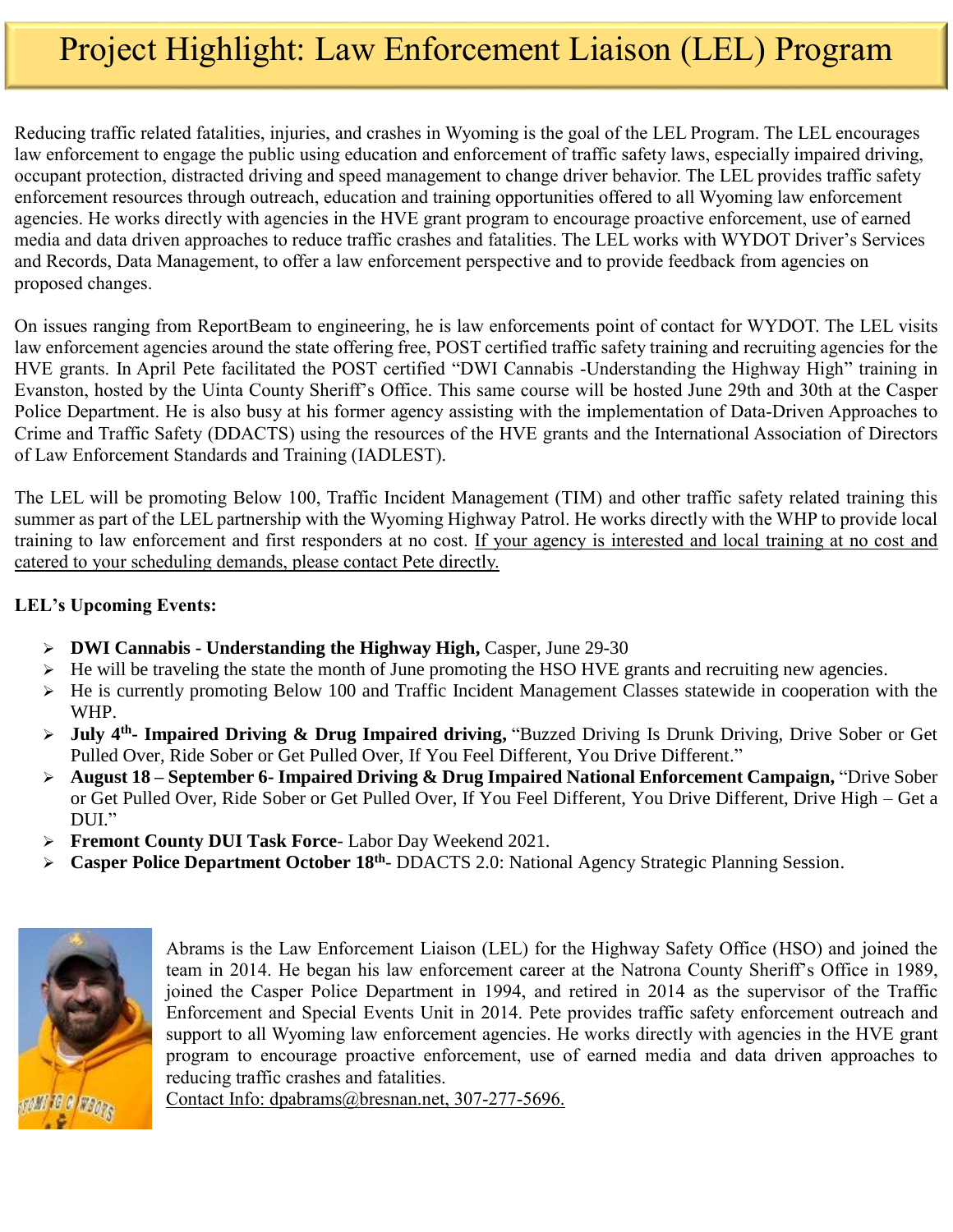#### **Quote from Sheriff Aaron Appelhans from the Albany County Sheriff's Office**

*"As a newly appointed Sheriff in Albany County, one of my goals was to partner with other agencies that would help the Sheriff's Office meet our mission. They Wyoming Highway Safety Office (HSO) has been a great partner agency and I've enjoyed working with them. Both of our offices align in our views of improving highway safety by engineering, education, and enforcement. HSO has been instrumental in helping implement tactics for highway safety in my county by providing training, grant funding, statistics, reports, and being a liaison in connecting our county with numerous other entities. They are an invaluable asset to have and I can't recommend them highly enough."*

## **Upcoming Safety Observations/Events**

### **June:**

- > Media: 21<sup>st</sup> -National Ride to Work Day Motorcycle Safety
- **DLNS:**  $7<sup>th</sup>$ -13<sup>th</sup> Wyoming Seatbelt Survey
- **►** Governor's Counsel on Impaired Driving (GCID): 9<sup>th</sup> General Membership Quarterly Meeting
- **Wyoming Seatbelt Coalition (WYSBC):** Wyoming Seatbelt Coalition meeting (Heinrich)
- **Child Passenger Safety Training**: Instructor Webinar Meeting each month with CEU opportunities.
- > TSRP: 2<sup>nd</sup>-3<sup>rd</sup> ARIDE-Casper, 8<sup>th</sup> -10<sup>th</sup> EC/IR Senior Operator Refresher- Casper, 14<sup>th</sup>-15<sup>th</sup> (Steamboat) 17<sup>th</sup>-18<sup>th</sup> (Fort Collins) Prosecuting the Drug Impaired Driver, June 28<sup>th</sup>- July 2<sup>nd</sup> WLEA POB DWI and SFST-Douglas

### **July:**

- **Media & HVE Overtime Enforcements:** 4<sup>th</sup> Impaired Driving/Drug Impaired Campaigns
- **Child Passenger Safety Training:** Instructor Webinar Meeting each month with CEU opportunities.
- **GCID:** High Risk Offender Subcommittee meetings, Judicial Training Subcommittee meetings, 24/7 Subcommittee meetings, Traffic Injury Research Foundation WY Dashboard Report Subcommittee
- > Injury Prevention Resources: 1<sup>st</sup> & 23<sup>rd</sup>-24<sup>th</sup> Fremont County events, 9<sup>th</sup>-17<sup>th</sup> Natrona County Events

## **August:**

- **Media & HVE Overtime Enforcements: 18<sup>th</sup>-Sept 6<sup>th</sup> Impaired Driving, Drug-Impaired Driving and National** Enforcement Mobilization
- **WYHSO:** 3 rd HSO Highway Safety Plan Due
- **Example Passenger Safety Training:** Instructor Webinar Meeting each month with CEU opportunities. 2<sup>nd</sup> Thayne Update Course, 3rd-6th - Thayne Certification Course, 6th - Thayne Renewal Course, 6th Final Update and Renewal Course in State
- **GCID:** General Membership Quarterly Meeting, High Risk Offender Subcommittee meetings, Traffic Injury Research Foundation WY Dashboard Report Subcommittee
- ▶ TSRP: 24<sup>th</sup>, & 25<sup>th</sup>-26<sup>th</sup> EC/IR Senior Operator Course- Cheyenne
- **►** Injury Prevention Resources: July 31<sup>st</sup> August 8<sup>th</sup> Fremont County Fair events & July 31<sup>st</sup> August 8<sup>th</sup> Sweetwater County Bigshow events.

## **September:**

- > Media: 19<sup>th</sup>-25<sup>th</sup> Child Passenger Safety Week Occupant Protection
- $\geq 25$ <sup>th</sup> National Seat Check Saturday
- **Child Passenger Safety Training:** Instructor Webinar Meeting each month with CEU opportunities.
- ▶ WYHSO: 30<sup>th</sup>- Agreement Expiration day for HSO FY2021 Grants
- **► TSRP**: 8<sup>th</sup>-9<sup>th</sup> ARIDE- Jackson, 21<sup>st</sup>- 23<sup>rd</sup> Wyoming Prosecuting the Drugged Driver (Date subject to change to July or August)
- **Injury Prevention Resources:** 24<sup>th</sup> Child Passenger Safety Inspection Station Fremont County.

*The Wyoming Highway Patrol can provide traffic safety education through and hands on activities utilizing driving simulators, seat belt convincer, SIDNE Vehicle, and the little convincer. If there is an event in your area and would like support for traffic safety education, please contact Sgt Momen Elazizi at (307) 777-3843 or momen.elazizi@wyo.gov.*